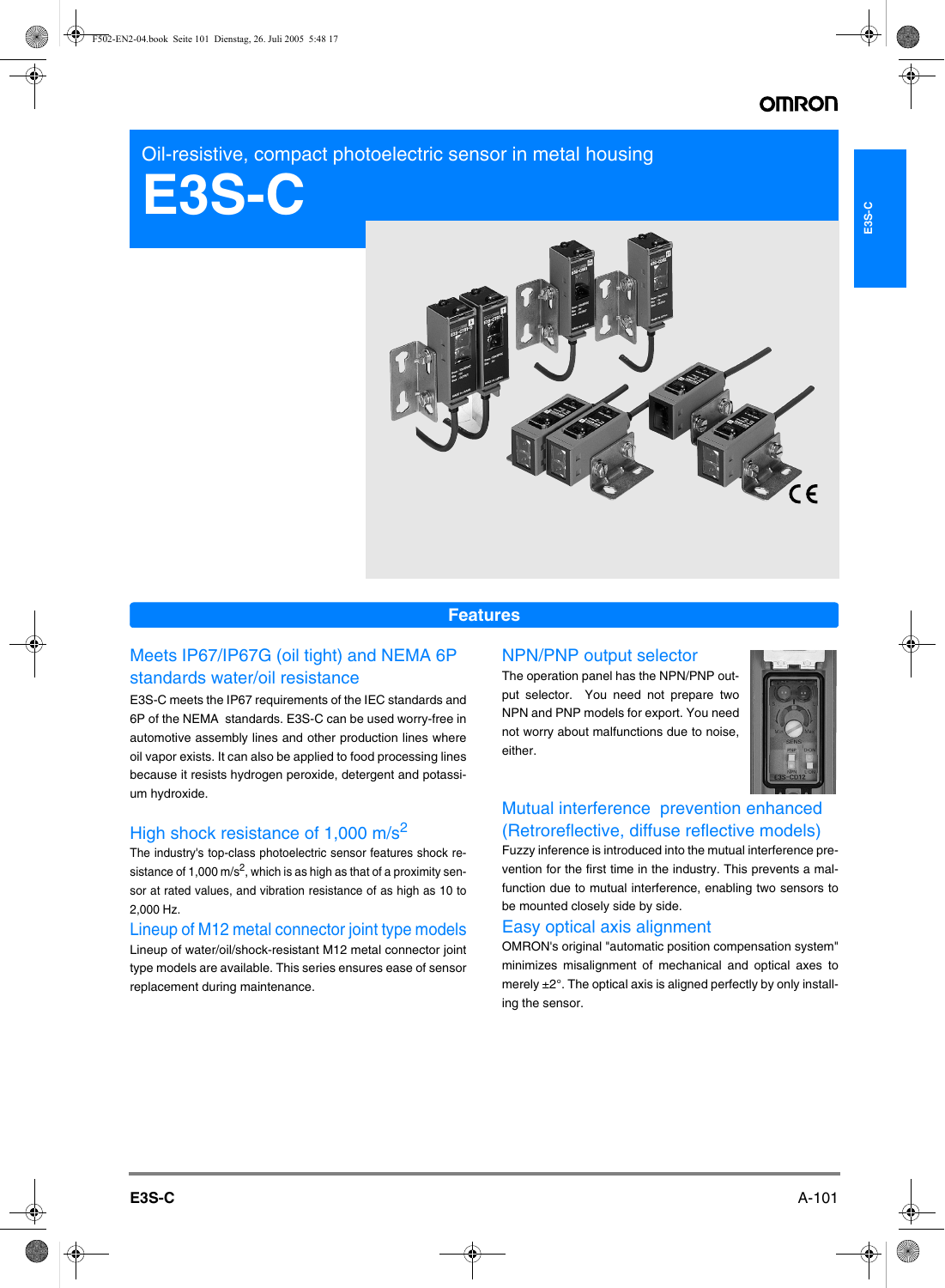# **OMRON**

## **Application**





## Ordering Information

| Sensors<br>Red light <b>Fig. 1</b> Infrared light |                                                                                                                                                                                                                                                                                                                                                                                                                                                                                                  |                    |                  |              |  |  |
|---------------------------------------------------|--------------------------------------------------------------------------------------------------------------------------------------------------------------------------------------------------------------------------------------------------------------------------------------------------------------------------------------------------------------------------------------------------------------------------------------------------------------------------------------------------|--------------------|------------------|--------------|--|--|
| Sensor type                                       | Shape                                                                                                                                                                                                                                                                                                                                                                                                                                                                                            | Connection method  | Sensing distance | Model        |  |  |
|                                                   | <b>Horizontal Model</b>                                                                                                                                                                                                                                                                                                                                                                                                                                                                          | Pre-wired          |                  | E3S-CT11     |  |  |
|                                                   | $\rightarrow$ $\Box$<br>=[ೄ—ෲ]−                                                                                                                                                                                                                                                                                                                                                                                                                                                                  | Junction connector |                  | E3S-CT11-M1J |  |  |
|                                                   |                                                                                                                                                                                                                                                                                                                                                                                                                                                                                                  | Plug-in connector  |                  | E3S-CT16     |  |  |
| Through-beam                                      | <b>Vertical Model</b>                                                                                                                                                                                                                                                                                                                                                                                                                                                                            | Pre-wired          | $5$ 30m          | E3S-CT61     |  |  |
|                                                   |                                                                                                                                                                                                                                                                                                                                                                                                                                                                                                  | Junction connector |                  | E3S-CT61-M1J |  |  |
|                                                   |                                                                                                                                                                                                                                                                                                                                                                                                                                                                                                  | Plug-in connector  |                  | E3S-CT66     |  |  |
|                                                   | <b>Horizontal Model</b>                                                                                                                                                                                                                                                                                                                                                                                                                                                                          | Pre-wired          |                  | E3S-CR11     |  |  |
|                                                   |                                                                                                                                                                                                                                                                                                                                                                                                                                                                                                  | Junction connector |                  | E3S-CR11-M1J |  |  |
| <b>Retroreflective Models</b>                     | $\leftarrow$ $\leftarrow$ $\leftarrow$ $\leftarrow$ $\leftarrow$ $\leftarrow$ $\leftarrow$ $\leftarrow$ $\leftarrow$ $\leftarrow$ $\leftarrow$ $\leftarrow$ $\leftarrow$ $\leftarrow$ $\leftarrow$ $\leftarrow$ $\leftarrow$ $\leftarrow$ $\leftarrow$ $\leftarrow$ $\leftarrow$ $\leftarrow$ $\leftarrow$ $\leftarrow$ $\leftarrow$ $\leftarrow$ $\leftarrow$ $\leftarrow$ $\leftarrow$ $\leftarrow$ $\leftarrow$ $\leftarrow$ $\leftarrow$ $\leftarrow$ $\leftarrow$ $\leftarrow$ $\leftarrow$ | Plug-in connector  |                  | E3S-CR16     |  |  |
|                                                   | <b>Vertical Model</b>                                                                                                                                                                                                                                                                                                                                                                                                                                                                            | Pre-wired          | 3m               | E3S-CR61     |  |  |
|                                                   |                                                                                                                                                                                                                                                                                                                                                                                                                                                                                                  | Junction connector |                  | E3S-CR61-M1J |  |  |
|                                                   |                                                                                                                                                                                                                                                                                                                                                                                                                                                                                                  | Plug-in connector  |                  | E3S-CR66     |  |  |
|                                                   |                                                                                                                                                                                                                                                                                                                                                                                                                                                                                                  | Pre-wired          | 700mm            | E3S-CD11     |  |  |
|                                                   |                                                                                                                                                                                                                                                                                                                                                                                                                                                                                                  |                    | 2m               | E3S-CD12     |  |  |
|                                                   | <b>Horizontal Model</b>                                                                                                                                                                                                                                                                                                                                                                                                                                                                          | Junction connector | 700mm            | E3S-CD11-M1J |  |  |
|                                                   | <b>de de l'altres</b>                                                                                                                                                                                                                                                                                                                                                                                                                                                                            |                    | 2m               | E3S-CD12-M1J |  |  |
|                                                   |                                                                                                                                                                                                                                                                                                                                                                                                                                                                                                  | Plug-in connector  | 700mm            | E3S-CD16     |  |  |
| Diffuse-reflective                                |                                                                                                                                                                                                                                                                                                                                                                                                                                                                                                  |                    | 2m               | E3S-CD17     |  |  |
|                                                   |                                                                                                                                                                                                                                                                                                                                                                                                                                                                                                  | Pre-wired          | 700mm            | E3S-CD61     |  |  |
|                                                   |                                                                                                                                                                                                                                                                                                                                                                                                                                                                                                  |                    | 2m               | E3S-CD62     |  |  |
|                                                   | <b>Vertical Model</b>                                                                                                                                                                                                                                                                                                                                                                                                                                                                            | Junction connector | 700mm            | E3S-CD61-M1J |  |  |
|                                                   |                                                                                                                                                                                                                                                                                                                                                                                                                                                                                                  |                    | 2m               | E3S-CD62-M1J |  |  |
|                                                   |                                                                                                                                                                                                                                                                                                                                                                                                                                                                                                  |                    | 700mm            | E3S-CD66     |  |  |
|                                                   |                                                                                                                                                                                                                                                                                                                                                                                                                                                                                                  | Plug-in connector  | 2m               | E3S-CD67     |  |  |
|                                                   |                                                                                                                                                                                                                                                                                                                                                                                                                                                                                                  |                    |                  |              |  |  |

### Accessories (Order Separately)

**Slits** 

| Slit width         | Sensing<br>distance | Minimum sensing<br>object (typical) | Model   | Quantity                           | Remarks                                                                          |
|--------------------|---------------------|-------------------------------------|---------|------------------------------------|----------------------------------------------------------------------------------|
| Width 0.5 mmx11 mm | 1.8 <sub>m</sub>    | 0.5 mm dia.                         |         |                                    |                                                                                  |
| Width 1 mmx11 mm   | 3.5 <sub>m</sub>    | 1 mm dia.                           | E39-S61 | 1 each for emitter<br>and receiver | (Plug-in type long slit) Can be used<br>with through-beam E3S-CT <sup>[1</sup> ] |
| Width 2 mmx11 mm   | 7 <sub>m</sub>      | 2 mm dia.                           |         | (total of 8 pcs.)                  | (-M1J).                                                                          |
| Width 4 mmx11 mm   | 15 <sub>m</sub>     | 2.6 mm dia.                         |         |                                    |                                                                                  |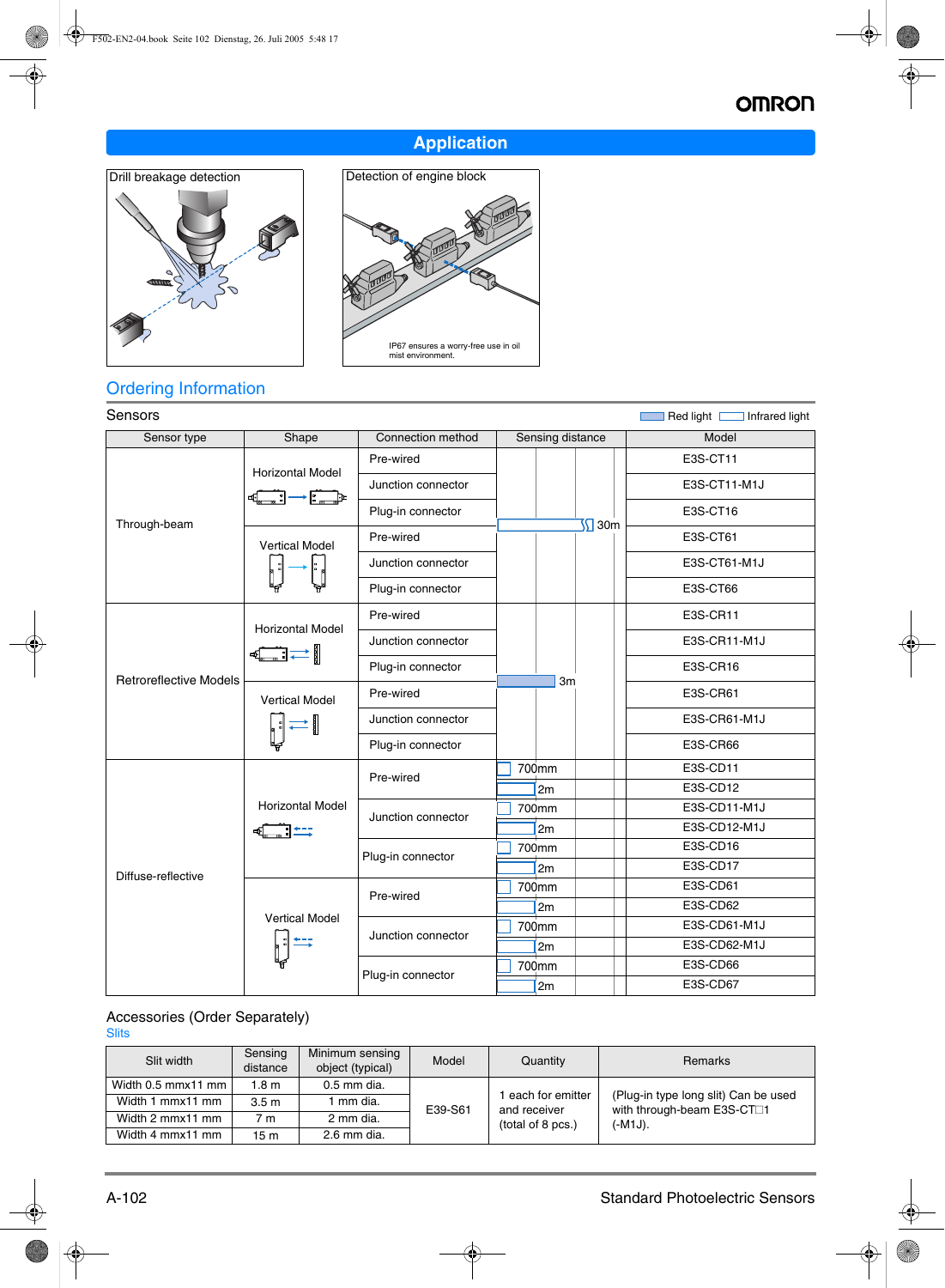### **Reflectors**

| Name                  | Sensing distance (typical) | Model   | Quantity | Remarks                                          |
|-----------------------|----------------------------|---------|----------|--------------------------------------------------|
| Reflectors            | 3 m (rated value)          | E39-R1  |          | Attached to the Retroreflective E3S-CR□1 (-M1J). |
|                       | 4 m                        | E39-R2  |          | $---$                                            |
| Small reflector       | 1.5 <sub>m</sub>           | E39-R3  |          | $---$                                            |
|                       | 750 mm                     | E39-R4  |          | $---$                                            |
|                       | 700 mm (50 mm) *           | E39-RS1 | pc.      |                                                  |
| <b>Tape Reflector</b> | 1,100 mm (100 mm) $*$      | E39-RS2 | pc.      | The M.S.R. function is available.                |
|                       | 1,400 mm (100 mm) *        | E39-RS3 | pc.      |                                                  |

\* Values in parentheses indicate the minimum required distance between the sensor and reflector.

Note: 1 .When the reflector used is other than the supplied one, set the sensing distance to about 0.7 times of the typical example as a guideline.

### Mounting Brackets

| Shape | Model    | Quantity     | Remarks                                                                                       |
|-------|----------|--------------|-----------------------------------------------------------------------------------------------|
|       | E39-L102 | $\mathbf{1}$ | Attached to the horizontal model.                                                             |
|       | E39-L103 | $\mathbf{1}$ | Attached to the vertical model.                                                               |
|       | E39-L85  | $\mathbf{1}$ | Mounting bracket designed to switch from<br>E3S-COMMA 44 to the vertical model of<br>E3S-C.   |
|       | E39-L86  | $\mathbf{1}$ | Mounting bracket designed to switch from<br>E3S-COLLEGGIA to the vertical model of E3S-<br>C. |
|       | E39-L87  | 1            |                                                                                               |

Note: If a through-beam model is used, order two Mounting Brackets for the emitter and receiver respectively.

#### Sensor I/O Connectors

| Cable                                          | Shape          |             | Cable length    | Model           |
|------------------------------------------------|----------------|-------------|-----------------|-----------------|
| Straight<br>Standard cable<br>L-shaped<br>ATHE |                | 2 m         |                 | XS2F-D421-DC0-A |
|                                                | 5 <sub>m</sub> | 3-wire type | XS2F-D421-GC0-A |                 |
|                                                |                | 2 m         |                 | XS2F-D422-DC0-A |
|                                                |                | 5 m         |                 | XS2F-D422-GC0-A |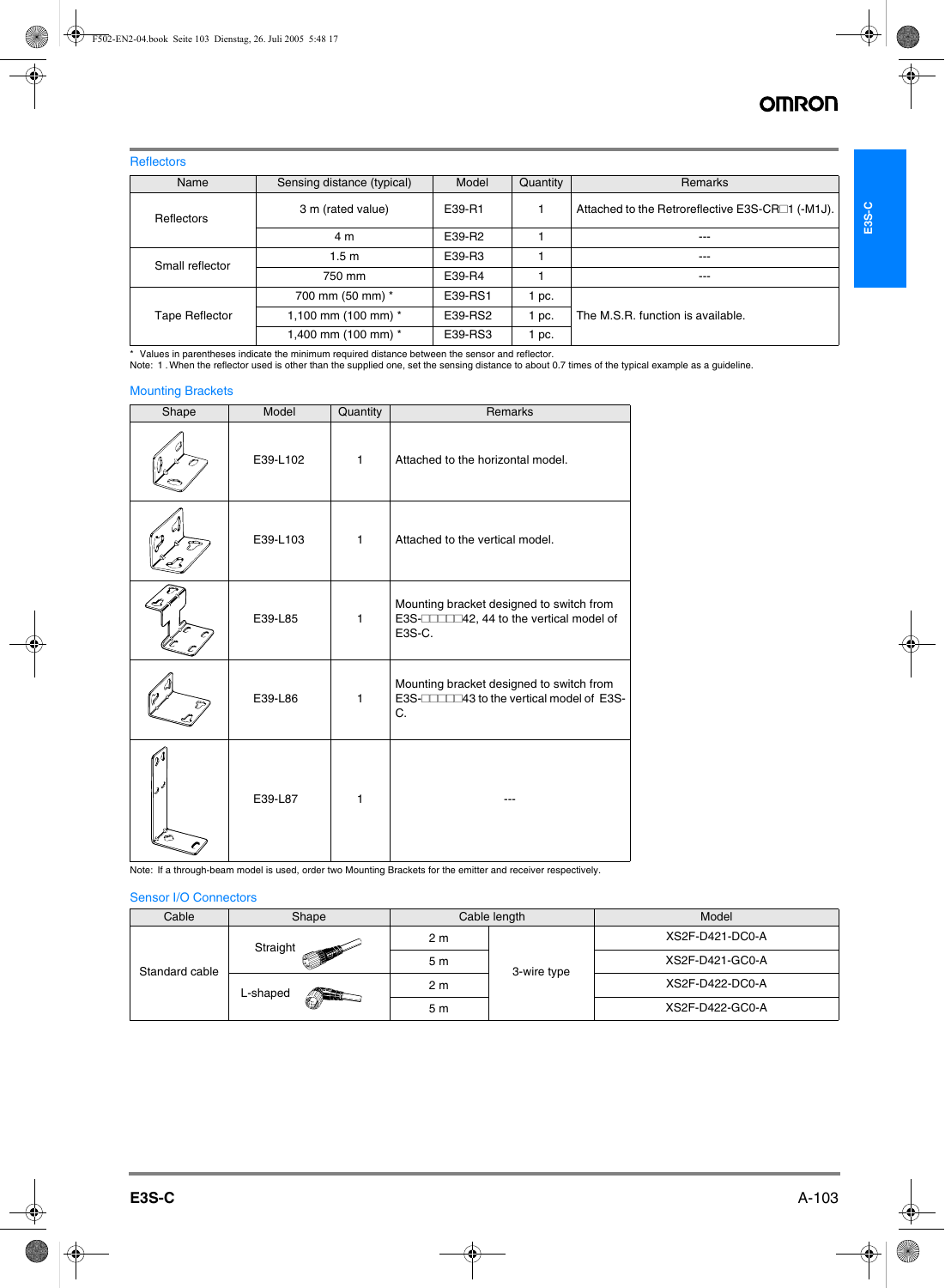# **OMRON**

# Rating/performance

|                                                                                                                                                                                                  | Sensor type                                                 | Through-beam                                                              | Retroreflective model<br>(with M.S.R. function)                                                                                                                                                                            |                                                                          | Diffuse-reflective                |  |  |  |
|--------------------------------------------------------------------------------------------------------------------------------------------------------------------------------------------------|-------------------------------------------------------------|---------------------------------------------------------------------------|----------------------------------------------------------------------------------------------------------------------------------------------------------------------------------------------------------------------------|--------------------------------------------------------------------------|-----------------------------------|--|--|--|
|                                                                                                                                                                                                  | Model                                                       | Horizontal E3S-CT11 (-M1J)                                                | Horizontal E3S-CR11 (-M1J)                                                                                                                                                                                                 | Horizontal E3S-CD11 (-M1J)                                               | Horizontal E3S-CD12 (-M1J)        |  |  |  |
| Item                                                                                                                                                                                             |                                                             | Vertical E3S-CT61 (-M1J)                                                  | Vertical E3S-CR61 (-M1J)                                                                                                                                                                                                   | Vertical E3S-CD61 (-M1J)                                                 | Vertical E3S-CD62 (-M1J)          |  |  |  |
|                                                                                                                                                                                                  | Sensing distance                                            | 30 m                                                                      | 3 m (When using the<br>E39-R1)                                                                                                                                                                                             | 700 mm (White paper 300 x<br>300 mm)                                     | 2 m (White paper 300 x<br>300 mm) |  |  |  |
| object                                                                                                                                                                                           | Standard sensing                                            | Opaque, 15dia. min.                                                       | Opaque: 75 mm dia. min.                                                                                                                                                                                                    |                                                                          |                                   |  |  |  |
| Differential distance<br>20% max. of sensing distance<br>$-$                                                                                                                                     |                                                             |                                                                           |                                                                                                                                                                                                                            |                                                                          |                                   |  |  |  |
|                                                                                                                                                                                                  | Directional angle                                           | Both emitter and receiver:<br>$3^\circ$ to $15^\circ$                     | $3^\circ$ to $10^\circ$                                                                                                                                                                                                    |                                                                          |                                   |  |  |  |
|                                                                                                                                                                                                  | Light source<br>(wave length)                               | Infrared LED (880 nm)                                                     | Red LED (700 nm)                                                                                                                                                                                                           | Infrared LED (880 nm)                                                    |                                   |  |  |  |
| Supply<br>voltage                                                                                                                                                                                |                                                             | 10 to 30 VDC [ripple (p-p) 10% included]                                  |                                                                                                                                                                                                                            |                                                                          |                                   |  |  |  |
| Current                                                                                                                                                                                          | consumption                                                 | Both emitter and receiver:<br>25 mA max.                                  | 40 mA max.                                                                                                                                                                                                                 |                                                                          |                                   |  |  |  |
|                                                                                                                                                                                                  | Control output                                              |                                                                           | Load supply voltage 30 VDC max., load current 100 mA max. (residual voltage NPN output: 1.2 V max., PNP out-<br>put: 2.0 V max.) Open collector output type (NPN/PNP switch selectable) Light-ON/Dark-ON switch selectable |                                                                          |                                   |  |  |  |
| Reverse polarity protection,<br>Reverse polarity protection, output short-circuit protection, mutual interference pre-<br>output short-circuit protec-<br>Protective circuits<br>vention<br>tion |                                                             |                                                                           |                                                                                                                                                                                                                            |                                                                          |                                   |  |  |  |
|                                                                                                                                                                                                  | Response time<br>Operation or reset: 1 ms max.<br>max. each |                                                                           |                                                                                                                                                                                                                            |                                                                          | Operation/reset: 2 ms             |  |  |  |
| Sensitivity                                                                                                                                                                                      | adjustment                                                  | Single-turn adjustment                                                    |                                                                                                                                                                                                                            | 2-turn endless adjuster (with indicator)                                 |                                   |  |  |  |
|                                                                                                                                                                                                  | Ambient illuminance                                         |                                                                           | (on Receiver lens) Incandescent lamp: 5,000 lux max. Sunlight: 10,000 lux max.                                                                                                                                             |                                                                          |                                   |  |  |  |
| Ambient                                                                                                                                                                                          | temperature                                                 |                                                                           | Operating: -25 $\degree$ C to 55 $\degree$ C, Storage: -40 $\degree$ C to 70 $\degree$ C (with no icing or condensation)                                                                                                   |                                                                          |                                   |  |  |  |
|                                                                                                                                                                                                  | Ambient humidity                                            |                                                                           | Operating: 35% to 85%RH, Storage: 35% to 95%RH (with no condensation)                                                                                                                                                      |                                                                          |                                   |  |  |  |
| Insulation<br>resistance                                                                                                                                                                         |                                                             | 20 M<br>min. at 500 VDC                                                   |                                                                                                                                                                                                                            |                                                                          |                                   |  |  |  |
|                                                                                                                                                                                                  | Dielectric strength                                         | 1,000 VAC at 50/60 Hz 1 minute                                            |                                                                                                                                                                                                                            |                                                                          |                                   |  |  |  |
|                                                                                                                                                                                                  | Vibration resistance                                        |                                                                           | 10 to 2,000 Hz double amplitude 1.5 mm or 300 m/s <sup>2</sup> for 0.5 h in each of X, Y, Z directions                                                                                                                     |                                                                          |                                   |  |  |  |
|                                                                                                                                                                                                  | Shock resistance                                            |                                                                           | 1000 m/s <sup>2</sup> (approx.- l00G) 3 times each in X, Y, and Z directions                                                                                                                                               |                                                                          |                                   |  |  |  |
|                                                                                                                                                                                                  | Protective structure                                        |                                                                           | IEC Standard IP67, NEMA 6P (limited to indoors use)                                                                                                                                                                        |                                                                          |                                   |  |  |  |
|                                                                                                                                                                                                  | Connection method                                           |                                                                           | Pre-wired (standard length: 2 m), Junction connector (standard length: 300 mm)                                                                                                                                             |                                                                          |                                   |  |  |  |
| Weight<br>(Packed state)                                                                                                                                                                         |                                                             | About 270 g (pre-wired<br>type) About 230 g (M12<br>connector joint type) | About 160 g (pre-wired<br>type) About 130 g (M12<br>connector joint type)                                                                                                                                                  | About 150 g (pre-wired type) About 110 g (M12 con-<br>nector joint type) |                                   |  |  |  |
|                                                                                                                                                                                                  | Case                                                        | Zinc diecast                                                              |                                                                                                                                                                                                                            |                                                                          |                                   |  |  |  |
| Ma-<br>teri-                                                                                                                                                                                     | Operation<br>panel cover                                    | Polyethyl sulfon                                                          |                                                                                                                                                                                                                            |                                                                          |                                   |  |  |  |
| al                                                                                                                                                                                               | Lens                                                        | Acrylics                                                                  |                                                                                                                                                                                                                            |                                                                          |                                   |  |  |  |
|                                                                                                                                                                                                  | Mounting<br><b>Brackets</b>                                 | Stainless steel (SUS304)                                                  |                                                                                                                                                                                                                            |                                                                          |                                   |  |  |  |
| Accessories<br>Mounting bracket (with screws), adjusting screwdriver, instruction manual, reflector (Retroreflective model only)                                                                 |                                                             |                                                                           |                                                                                                                                                                                                                            |                                                                          |                                   |  |  |  |

\* NEMA (National Electrical Manufacturers Association) Standards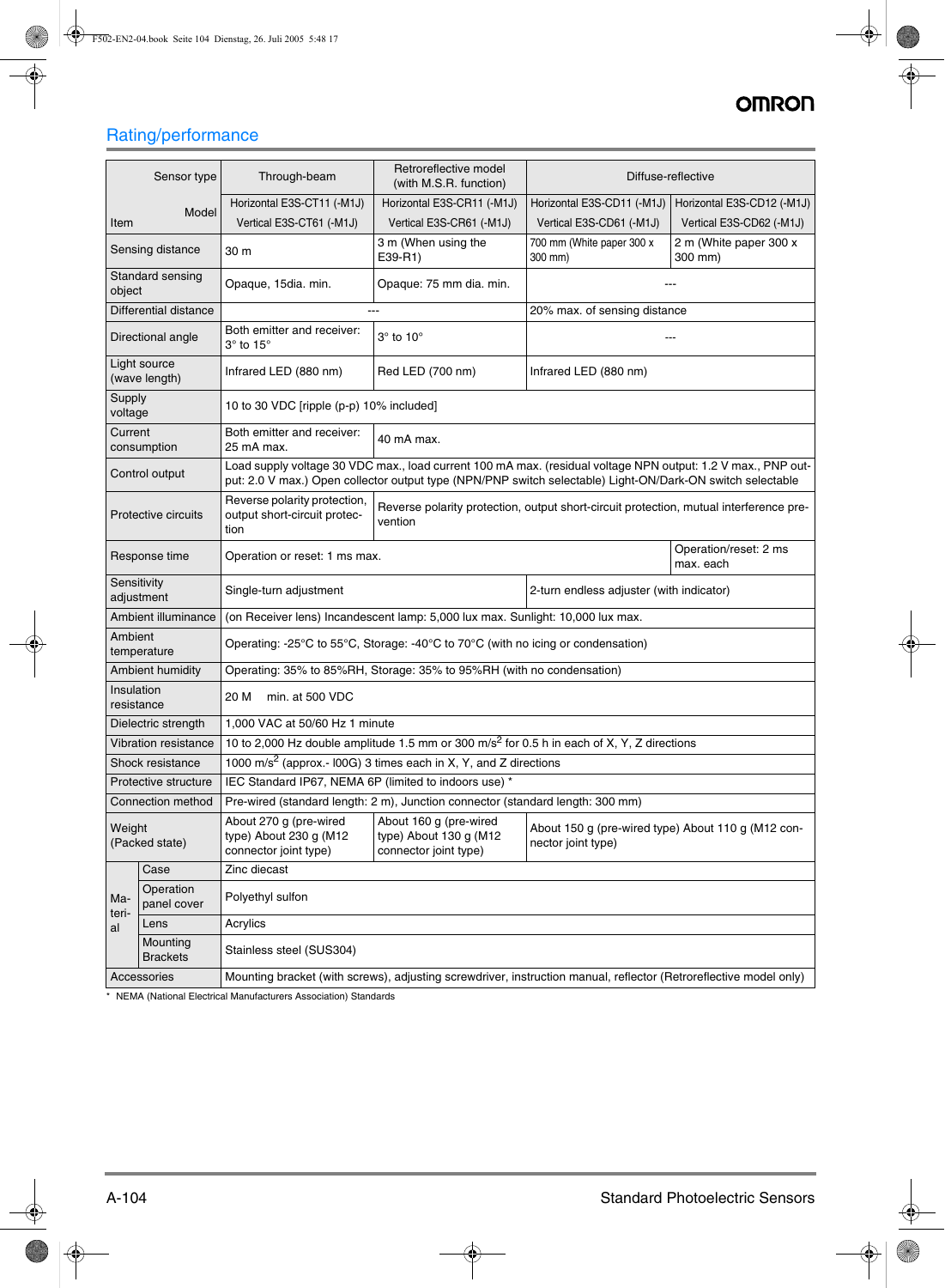**E3S-C**

## Output Circuit Diagram

#### NPN output



#### PNP output

| Model                                                                                                                                        | Operating status of<br>Timing chart<br>output transistor                                                                                                                                                                |                                                                                                                                                                                          | Mode selec-<br>tion switch | Output circuit                                                                                                                                                                                                                                                                                                                                                                              |
|----------------------------------------------------------------------------------------------------------------------------------------------|-------------------------------------------------------------------------------------------------------------------------------------------------------------------------------------------------------------------------|------------------------------------------------------------------------------------------------------------------------------------------------------------------------------------------|----------------------------|---------------------------------------------------------------------------------------------------------------------------------------------------------------------------------------------------------------------------------------------------------------------------------------------------------------------------------------------------------------------------------------------|
|                                                                                                                                              | Light ON                                                                                                                                                                                                                | Incident<br>Interrupted<br>Light<br>ON<br>indicator<br>OFF<br>(red)<br>ON<br>Output<br>transistor<br>OFF<br>Operate<br>Load<br>(Relay)<br>Reset<br>(Between blue and black)              | L ON<br>(LIGHT ON)         | Receiver (Through-beam Models)<br>Retroreflective, Diffuse Reflective, and Limited Reflective Models<br>Brown 10 to 30 VDC<br>Stability<br>indicator<br>Light indicator<br>PNP<br>ʻZD<br>output transistor<br>(red)<br>(green)<br>Main<br>Black<br>NPN and PNP<br>circuit<br>Load current<br>output selector <sup>1</sup><br>$\circ$<br>$1 - 8$<br>Load Control output<br><b>NPN</b><br>ÑZD |
| E3S-CT11(-M1J)<br>E3S-CT61(-M1J)<br>E3S-CR11(-M1J)<br>E3S-CR61(-M1J)<br>E3S-CD11(-M1J)<br>E3S-CD12(-M1J)<br>E3S-CD61(-M1J)<br>E3S-CD62(-M1J) | Dark ON                                                                                                                                                                                                                 | Incident<br>Interrupted<br>Light<br>ON<br>indicator<br><b>OFF</b><br>(red)<br>$ON -$<br>Output<br>transistor<br>OFF<br>Operate -<br>Load<br>(Relay)<br>Reset<br>(Between blue and black) | D ON<br>(DARK ON)          | output transistor<br>Blue<br>0V<br>* Note: Set the NPN and PNP output selector to PNP.<br>Connector Pin Arrangement<br>⊕<br>☺<br>⊕<br>⊚<br>Note: Terminal 2 is not used.                                                                                                                                                                                                                    |
|                                                                                                                                              | Emitter (Through-beam Models)<br>Brown<br>Emitter<br>indicator<br><b>Connector Pin Arrangement</b><br>(red)<br>▼<br>➀<br>Main<br>10 to 30 VDC<br>⊕<br>➁<br>circuit<br>⊚<br>Blue<br>Note: Terminal 2 and 4 are not used. |                                                                                                                                                                                          |                            |                                                                                                                                                                                                                                                                                                                                                                                             |

### Connectors (Sensor I/O connectors)



Note: Pin 2 is open.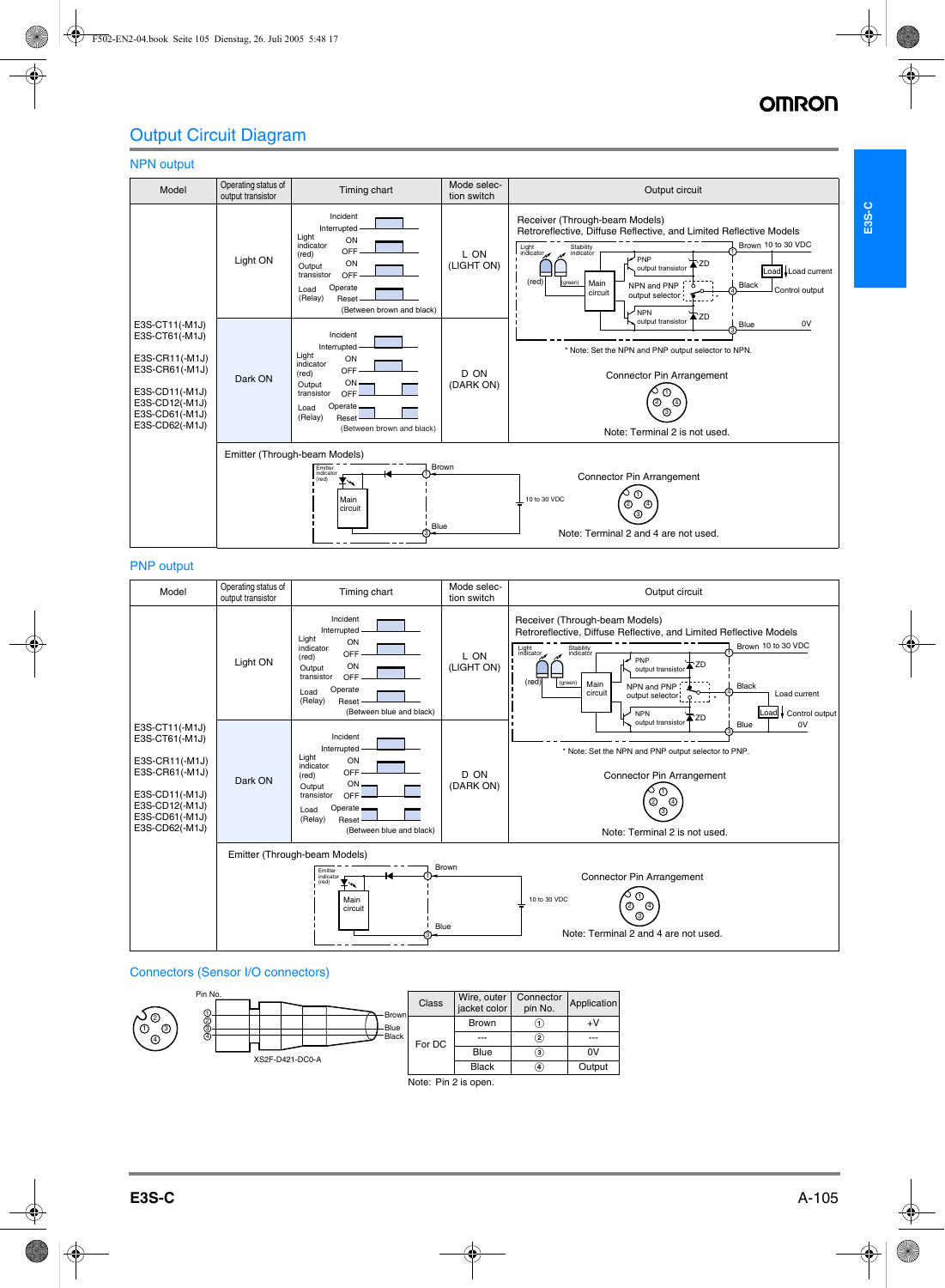## Characteristic data (typical)



### Nomenclature:







\*1. The output transistor can be selected with the NPN/PNP output selector. \*2. The operation mode can be selected with the L/OND/ON selector. Note: The through-beam and retroreflective models are different in sensitivity adjuster shape.

## **Operation**

| Sensitivity adjustment (diffuse reflective model, light-ON) |                                              |                      |                                                                                                         |                                                                                                                                                                                                                                                                                                                                                                                                                                                                    |  |  |
|-------------------------------------------------------------|----------------------------------------------|----------------------|---------------------------------------------------------------------------------------------------------|--------------------------------------------------------------------------------------------------------------------------------------------------------------------------------------------------------------------------------------------------------------------------------------------------------------------------------------------------------------------------------------------------------------------------------------------------------------------|--|--|
| Sequence                                                    | Detection state                              | Sensitivity adjuster | Indicator state                                                                                         | Adjustment procedure                                                                                                                                                                                                                                                                                                                                                                                                                                               |  |  |
| (1) Point A                                                 | Photoelectric<br>object<br>Sensor<br>Sensing |                      | $OFF \rightarrow ON$<br>$ON \rightarrow$ OFF<br>Stability indicator Light indicator<br>(red)<br>(green) | Place a sensing object in the predetermined position, turn the<br>sensitivity adjuster clockwise (increase sensitivity) until the<br>incident indicator (red) is turned ON, and define this position<br>as $(A)$ .                                                                                                                                                                                                                                                 |  |  |
| (2) Point B                                                 | <b>Photoelectric Sensor</b>                  | (B)<br>Max           | $ON \rightarrow$ OFF<br>$ON \rightarrow$ OFF<br>Stability indicator Light indicator<br>(red)<br>(green) | Remove the sensing object, turn the sensitivity adjuster fur-<br>ther clockwise until the incident indicator (red) is turned ON<br>by a background object, and define this position as (B). Turn<br>the sensitivity adjuster counterclockwise (decrease sensitivi-<br>ty) from (B) until the incident indicator (red) is turned OFF,<br>and define this position as (C). When there is no background<br>object, define the maximum adjuster position (Max) as (C). |  |  |
| (3) Setting                                                 |                                              |                      | ON⇔OFF<br>ON<br>Stability indicator Light indicator<br>(red)<br>(green)                                 | Set the adjuster in the middle of positions (A) and (C) (opti-<br>mum sensitivity setting). Also make sure that the stability in-<br>dicator (green) is turned ON when there is an object and<br>when there is no object.<br>When the indicator is not turned ON, recheck the detection<br>method since there is a little allowance.                                                                                                                               |  |  |

Unlike the conventional models, the E3S-C scarcely has sensitivity variations between products. Therefore, you need to make the above adjustment on only one diffuse reflective model of E3S-CD that will be used for detection under the same conditions, and match the indicator points of the other diffuse reflective models of E3S-CD with the above adjusted one. (You need not match the sensitivity of each sensor.)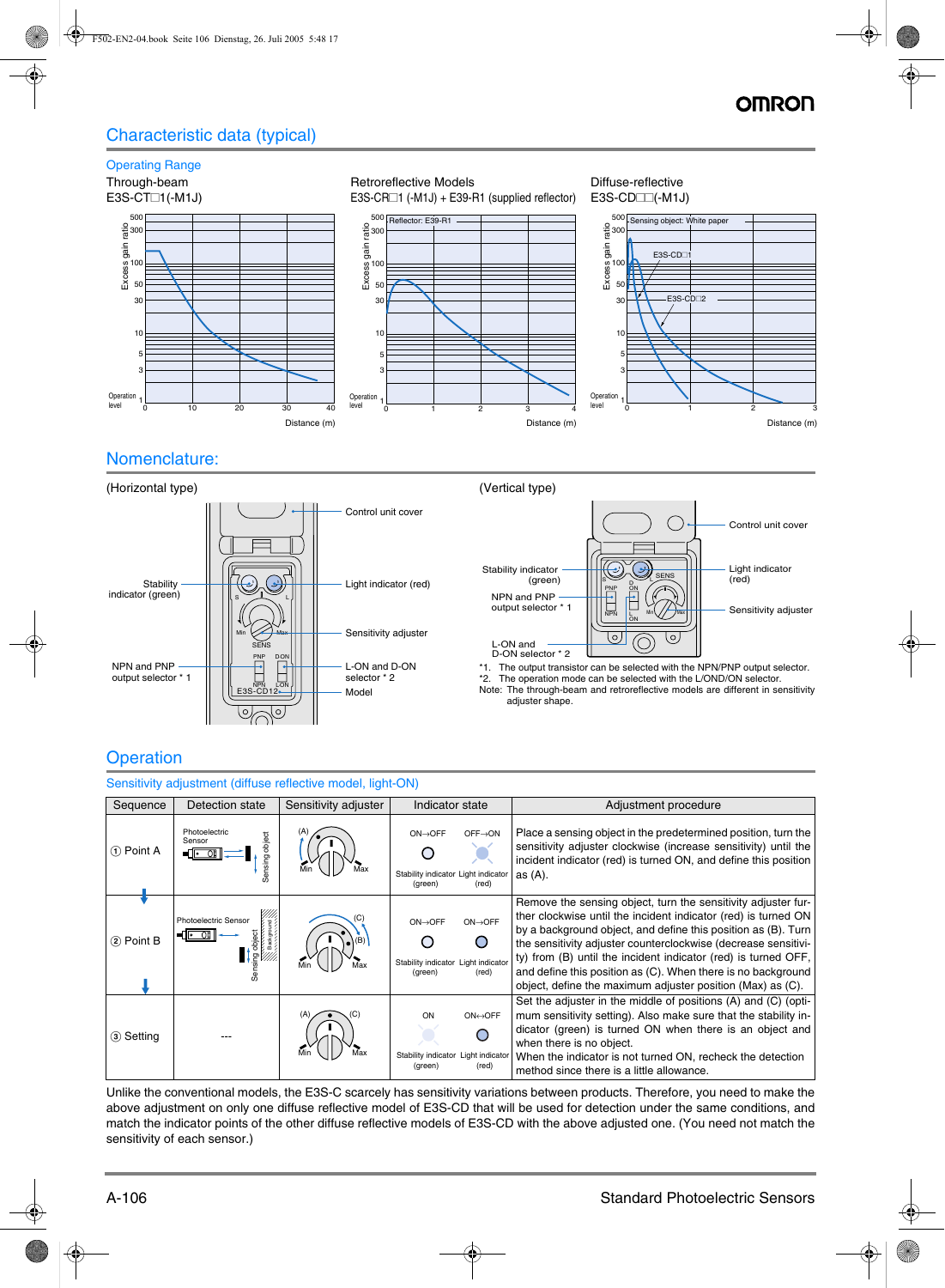## **Precautions**

### Correct Use

### Design

### Fuzzy mutual interference prevention

When reflective photoelectric sensors are installed side by side, one sensor may receive the light from the other sensor, which may disturb the incident signal, causing a malfunction. The fuzzy mutual interference prevention monitors interfering light for a predetermined period of time before light is emitted, and imports the interfering light level and incident frequencies as data. Using these values, fuzzy inference is made to find the risk of malfunction to control the light emitting timing, reducing the risk.

### (When risk is low)

Light is emitted after interfering light is gone.



(When risk is high)

Light is emitted after shifting to a gap of interfering light.



### Wiring Considerations

### **Cable**

- An oil-resistance cable is used to ensure oil resistance.
- The bending radius should be 25 mm or more.

### Installation

### Sensor installation

- Note that during the E35-C installation, hammering it will damage the water resistance function.
- Use an M4 screw, tightened to a torque of no more than 1.18 Nm.

### (When using the mounting bracket)

- To set the sensor on the mechanical axis, use the optical axis locking holes.
- When the sensor cannot be set on the mechanical axis, move the E3S-C vertically and/or horizontally and set it in the center of the area where the incident indicator is turned ON. Make sure that the stability indicator is ON.



### Optical axis adjustment

(Optical axis locking holes)

By fitting screws into the optical axis locking holes, the mounting bracket is set onto the mounting shaft of the mounting bracket.

For adjustment

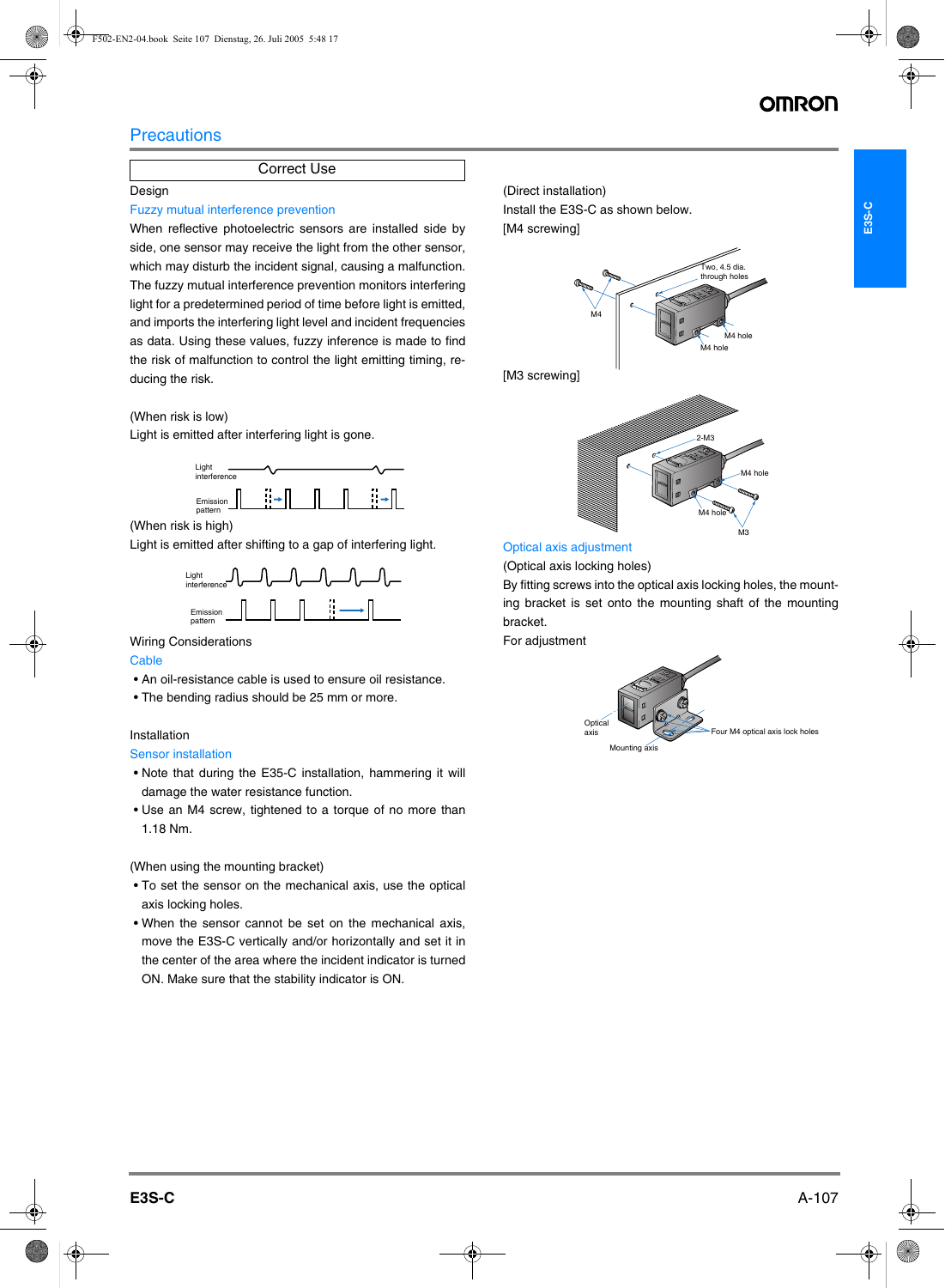### Optical axis position of through-beam model

Unlike the conventional product, the through-beam model has two lenses, but the one actually used is as shown below. When fitting the slit, use it after matching the slit hole with the used lens.

(Horizontal model) (Vertical model)



### Water Resistance

To ensure water resistance, tighten the operation panel cover screws to 0.34 Nm to 0.54 Nm torque.

#### Miscellaneous

#### Oil resistance/chemical resistance

- Though E3S-C has a high oil resistance, it may not be able to exhibit its performance depending on the oil type. Use oil in compliance with the following table.
- Regarding the oil resistance of E3S-C, it has passed tests on the oils given in the following table. Refer to the table for examining the oil to be used.

| Testing<br>oil classi-<br>fication | JIS classi-<br>fication | Product name                | Dynamic vis-<br>$\cos$ ity (mm <sup>2</sup> /s)<br>at $40^{\circ}$ C | PH       |
|------------------------------------|-------------------------|-----------------------------|----------------------------------------------------------------------|----------|
| Lubricant                          |                         | Velocity No. 3              | 2.02                                                                 |          |
| Water-in-<br>soluble<br>coolant    | Class 2<br>No. 5        | Daphne Cut                  | Not less than<br>10 to less than<br>50                               |          |
|                                    | Class 2<br>No. 11       | Yushiron Oil No. 2ac        | Less than 10                                                         |          |
|                                    | Class W1                | Yushiroken EC50T-3          |                                                                      | 7 to 9.5 |
| Water-                             | No. 1                   | <b>Yushiron Lubic HWC68</b> |                                                                      | 7 to 9.9 |
| soluble<br>coolant                 | Class W1<br>No. 2       | Gryton 1700D                |                                                                      | 7 to 9.2 |
|                                    | Class W2<br>No. 1       | Yushiroken S50N             |                                                                      | 7 to 9.8 |

Note: 1 .The E3S-C was immersed in the oils in the above table at 50°C for 240

hours, and passed the test of 100-M or more insulation resistance. 2 .For use in the environment where the E3S-C is exposed to the oil other than those in the above table, use the dynamic viscosity and PH in the above table. Pre-examine the oils since the sensor may be affected by additives and like in the oils.

### Dimensions (Unit: mm)

### Sensors

## Through-beam model (horizontal model)



\* Note: 1. Mounting bracket can be attached to side A.

2. The emitter for through-beam sensors have only the power supply indicator. 3. The cable for emitters for through-beam sensors is two-conductor, 4 dia. (27 x 12 dia.).